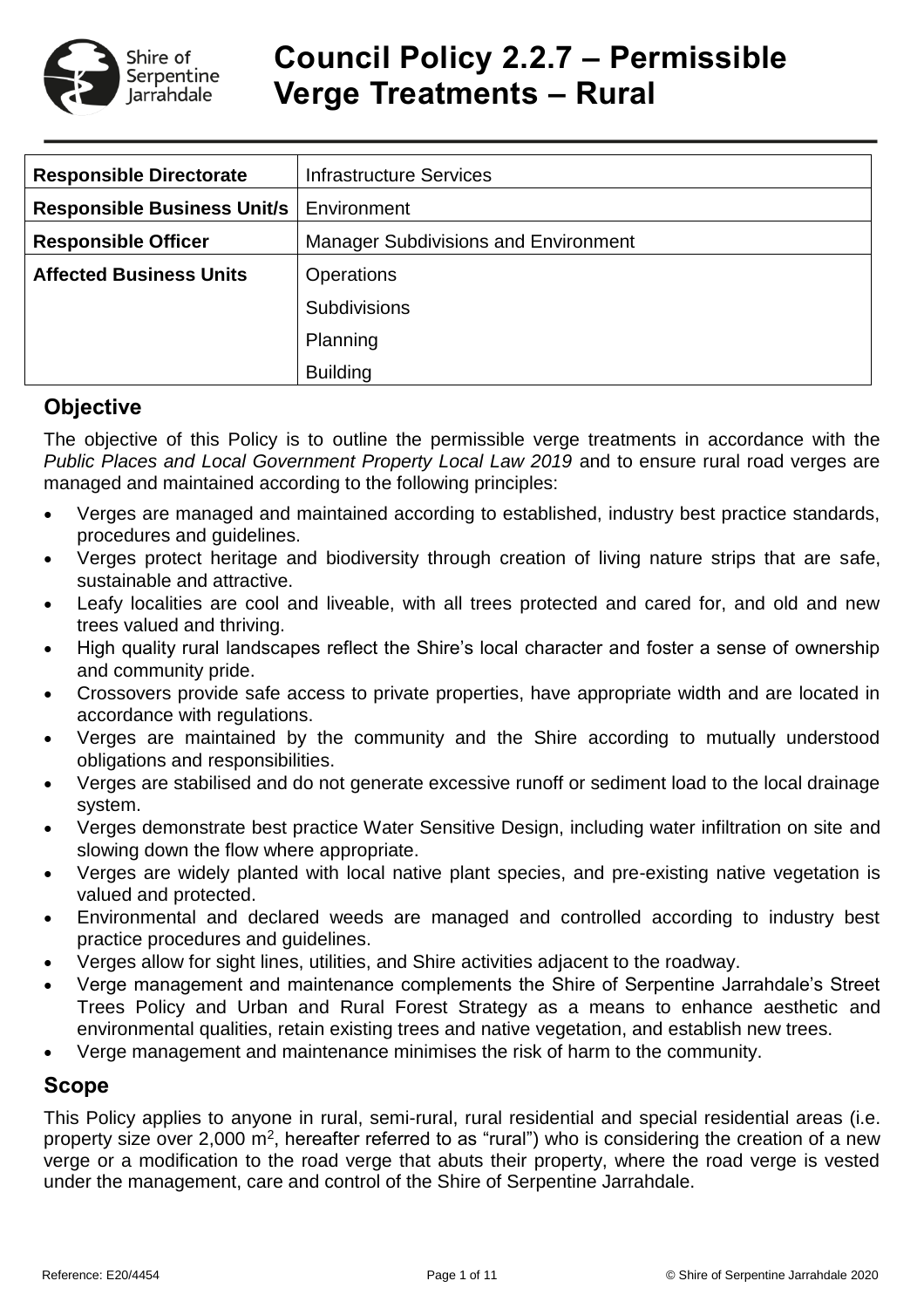

Continued

In commercial or industrial areas, verge development and management is to be covered in the Development Application.

Urban areas (zoned R5 and above, property size  $2,000$  m<sup>2</sup> or less) are covered separately in Council Policy 2.2.6 – Permissible Verge Treatments – Urban.

# **Policy**

#### **Introduction**

A verge is the area of land located between a street kerb line, pavement edge or edge of maintained trafficable surface, and the boundary of an adjoining property.

Verges in rural areas play a significant role in:

- o Accommodating overhead and underground utilities (including power, water, sewage, gas and communications)
- o Providing delineation of the road's trafficable surface
- o Establishing an area for trees, remnant native vegetation, revegetation with local native plants, and 'softening' hard landscape features
- o Providing a refuge for fauna
- o Reducing the effects of dust and pollution, storm water runoff and heat storage associated with hard pavements
- o Providing biodiversity and habitat linkages between streets and open spaces connecting to vegetation on private or public land
- o Linking elements of trails networks for pedestrians and horses
- o Affecting traffic speed, with the potential for vegetation (particularly roadside trees) to slow traffic and reduce accident rates
- o Reducing traffic noise and capturing engine emissions
- o Increasing visual amenity and defining sense of place
- o Attracting tourism to the local area

It is accepted practice for property owners to provide a level of maintenance on the verge adjoining their property, with the exception of the verge trees, any remnant vegetation, and any drainage infrastructure, which is maintained by the Shire.

#### **Verge Treatments**

It is a requirement under the *Local Government Act 1995* and the *Public Places and Local Government Property Local Law 2019* that permission is sought from a local government before any private works are undertaken on a public thoroughfare or local government land. However, the Shire permits the planting or installation of plants, organic mulch, lawn and/or hardstand materials (within the maximum allocation) without prior approval.

Materials that require prior approval include any impermeable or semi-permeable hardstand materials in excess of the maximum hardstand allocation detailed below. A Shire of Serpentine Jarrahdale Verge Treatment Variation – Rural – Application Form must be submitted and approved in writing before any modification in excess of the maximum allocation of these materials commences.

Verge treatment approvals remain valid for a period of two years from the date of issue. If installation of the verge treatment has not commenced by this time a new application must be submitted to the Shire for consideration.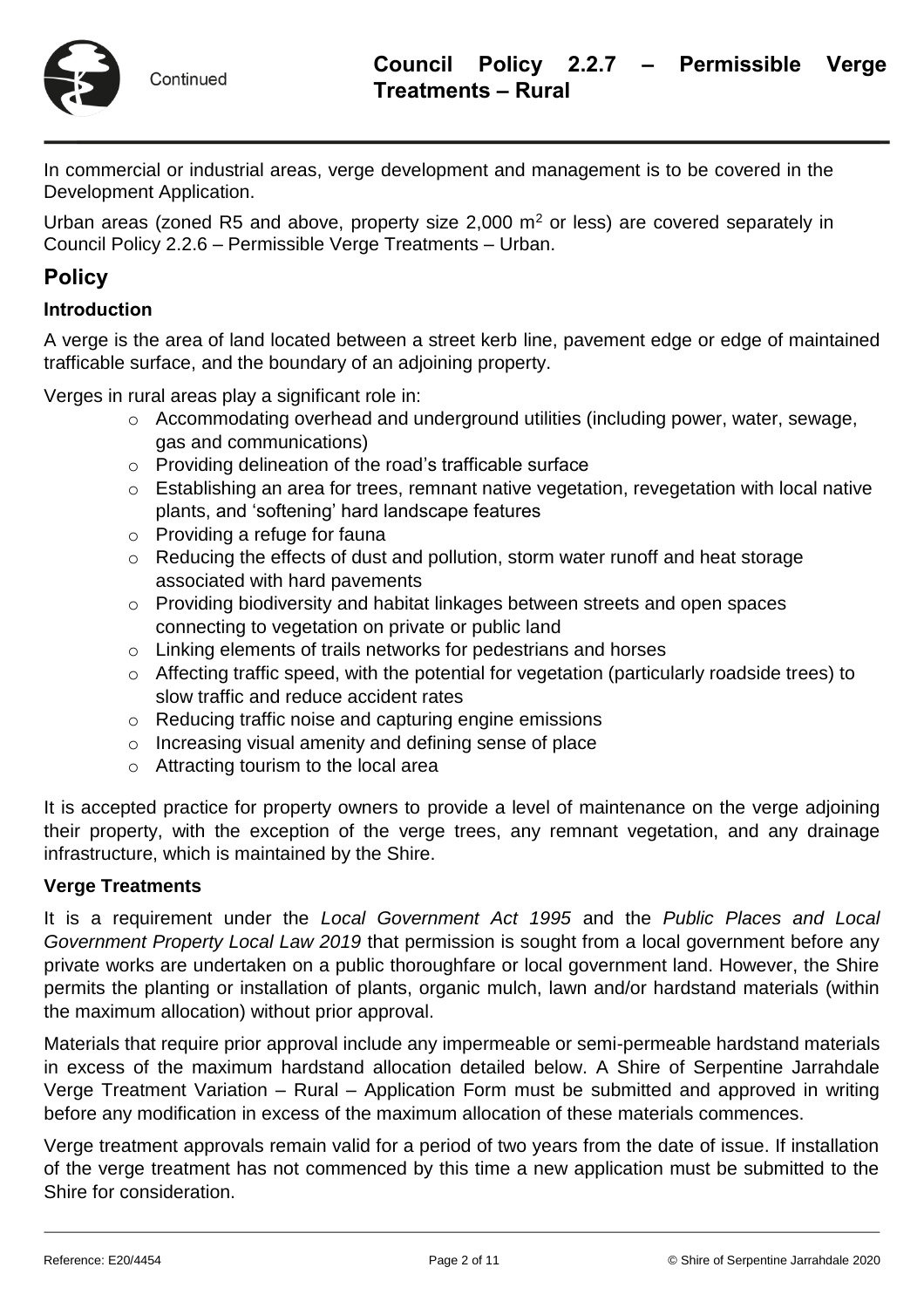

When undertaking any modification on a verge area adjoining a property, the property owner must ensure these works comply with this policy and the Shire of Serpentine Jarrahdale Permissible Verge Treatments Guidelines – Rural.

The Shire specifies materials which are acceptable and unacceptable as verge treatments.

## **Acceptable Materials**

The following materials are considered acceptable materials within verge treatments. All materials must be installed according to the Shire of Serpentine Jarrahdale Permissible Verge Treatments Guidelines – Rural.

#### Planting on Verges

A planted and mulched verge provides a soft, visually appealing alternative in a rural landscape. This treatment involves the use of the verge for revegetation or as a garden bed, with the area being planted with local native plants (or other suitable species) of appropriate height, and the use of organic mulch as ground cover where appropriate.

The following conditions relate to planted verges:

- Poisonous, widely allergenic, thorny, pest or declared weed species are not permitted.
- All plants must be installed between the property boundary and the top of the roadside drain closest to the property, and have no impact on drainage or other infrastructure. In the absence of a roadside drain, plants must be installed at least 2m away from the kerb, pavement edge or edge of maintained trafficable surface.
- Roads, footpaths (where present), trails and drainage infrastructure must be kept clear of plants at all times.
- Plants within line of sight maintenance areas must be maintained at a height below 750 mm. Where space allows, taller plants may be planted closer to the property boundary.
- Plants on verges with overhead power lines must be maintained with appropriate clearance from the power lines, as defined by Western Power. No trees are to be planted under powerlines.

Information on local native plants can be found in the document "Keeping it Local" on the Shire's website, Landcare SJ Inc.'s website, or as printed copies from the Shire offices or Landcare SJ centre. Additional information can be provided by Shire or Landcare SJ staff.

Rain gardens and tree pits located on the verge may be planted in accordance with the Vegetation Guidelines for Stormwater Biofilters in the South-West of Western Australia, available online (https://watersensitivecities.org.au/wpcontent/uploads/2016/07/381\_Biofilter\_vegetation\_guidelines\_f or\_southwestWA.pdf).

The Shire runs an annual Free Verge Plants Program for residents, under which residents can apply for an allocation of free local native seedlings to be planted on their verge.

#### Edible Gardens

Herbs, vegetables and small fruit trees are permitted to be planted on the verge provided that:

- o They are not grown in garden beds which are held by built structures
- o They are harvested regularly to ensure that they do not pose a hazard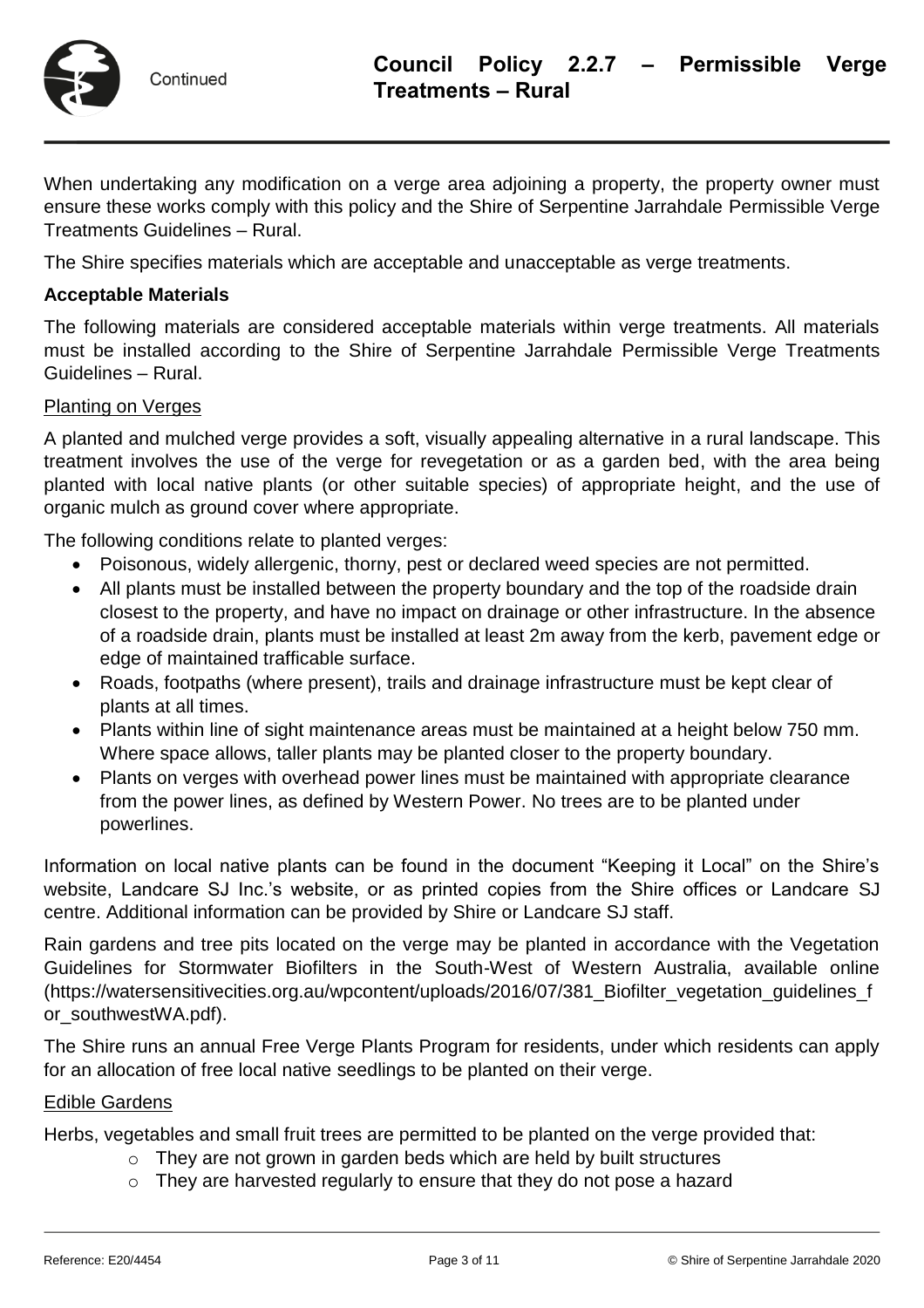

- o The property owner accepts responsibility for the management of mess and nuisance, and of fruit flies and other pests and diseases
- o Wooden stakes may be used to support plants provided that they are:
- o placed between the property boundary and any roadside drain
- $\circ$  in the absence of a roadside drain, placed at least 2m away from the kerb, pavement edge or edge of maintained trafficable surface
- o do not pose a safety hazard

The Shire reserves the right to remove unmanaged fruit trees and/or other edible plants in accordance with the non-compliance provisions of this Policy. The Shire takes no responsibility for the quality of the produce grown on the verge.

## **Organic Mulch**

Organic mulch is permitted to be placed on the verge, subject to:

- fire hazard considerations
- installation between the property boundary and any roadside drain
- no impact on drainage or other infrastructure
- in the absence of a roadside drain, installation at least 2m away from the kerb, pavement edge or edge of maintained trafficable surface
- a large chip or chunky type is used (i.e. particle size greater than 20mm on average).

## Grassed Verges

While irrigated lawns are not common in rural areas, drought-tolerant grass types such as kikuyu or couch are often present without requiring water. Where lawn or unirrigated grass is present or preferred, the Shire encourages the use of grass types that are drought-tolerant and have lower fertiliser requirements. These types of grass generally require less mowing, weeding and maintenance by property owners.

Some grass types, however, can be very invasive (such as kikuyu and couch), and in some cases (such as in proximity to waterways or natural areas), male sterile varieties will be the only acceptable type of a particular species. Some varieties of kikuyu that are male sterile include Kenda, Village Green, Mallee and Eureka.

Grassed verges must be kept mowed and maintained.

In many cases, however, verge lawn or unirrigated grass is not being utilised and could be transformed into a garden or the grass replaced by low, waterwise groundcovers.

## Hardstand Verge Treatments

The permitted hardstand allocation for verges is dependent on the length of verge (property frontage). A hardstand area includes the crossover (driveway) but not the footpath (where present), and may consist of impermeable or semi-permeable materials. The balance of the verge must contain a permeable treatment.

Hardstand does not require prior permission, subject to the maximum hardstand allocations below. Crossovers are subject to a separate approval process and permission must be received to install a crossover. Hardstand in excess of the maximum allocation requires the submission and approval in writing of a Shire of Serpentine Jarrahdale Verge Treatment Variation – Rural – Application Form.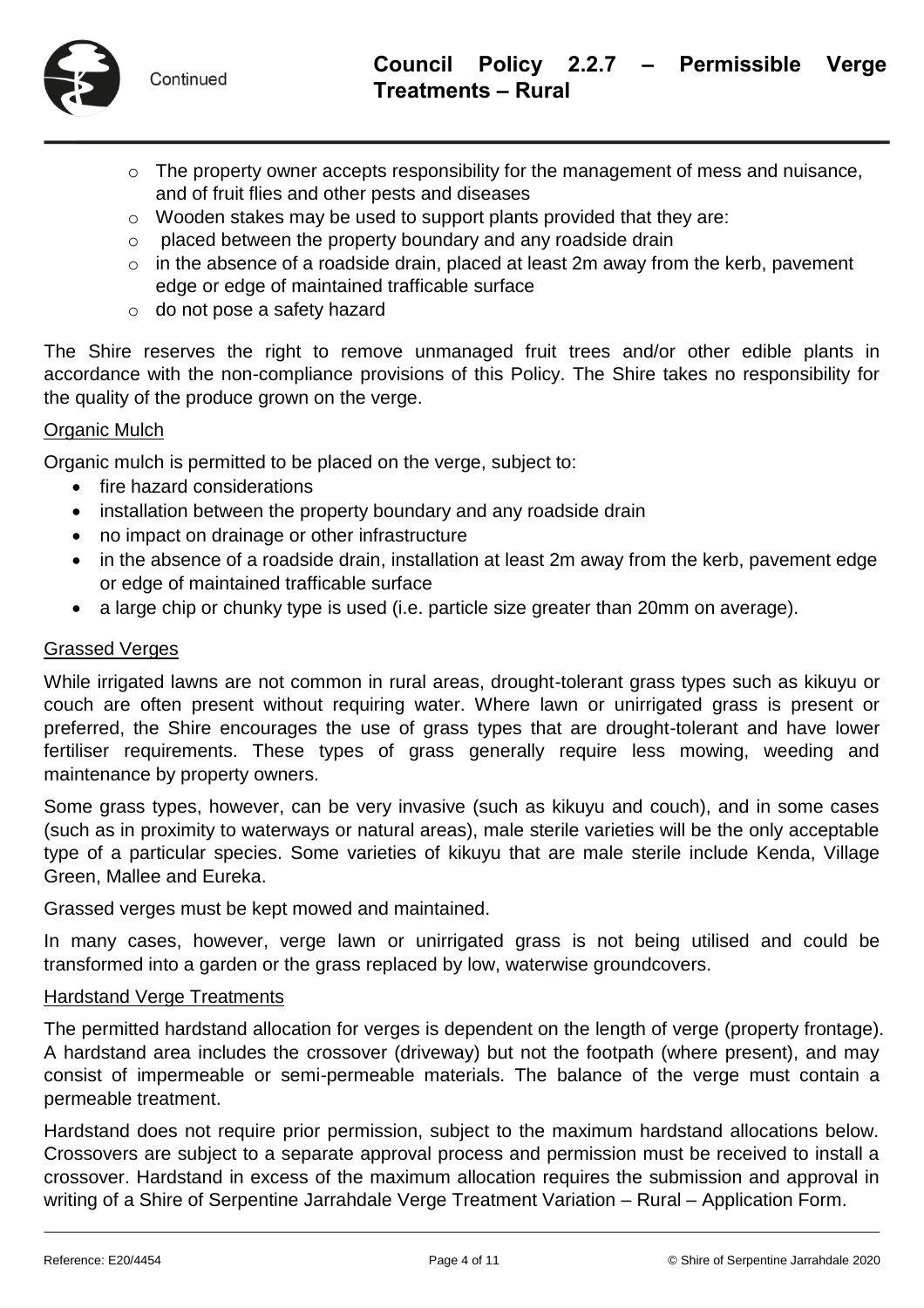

The maximum hardstand allocation is 35% of the frontage, to a maximum length of 50m, including any crossovers. Compliant internal firebreaks are still required, even if the verge has a hardstand treatment.

Permitted hardstand materials include:

- o paving (including heavy duty paving, open gap brick paving, or porous pavers)
- o compacted materials, such as limestone, gravel or blue metal fines
- o loose gravel or blue metal

Concrete and asphalt are only permitted on approved and compliant crossovers.

General conditions for hardstand include:

- o Installation between the property boundary and the top of any roadside drain closest to the property
- o No impact on drainage or other infrastructure
- $\circ$  In the absence of a roadside drain, installation at least 2m away from the kerb, pavement edge or edge of maintained trafficable surface
- o Hardstand must maintain a clearance of at least 1.5m from the trunk of any tree or the edge of any area of remnant vegetation
- o No change of level or other trip hazard
- o Safe access for pedestrians and vehicles

#### **Non-Permissible Verge Treatments**

The following materials are not permitted to be placed on the verge area:

- o Retaining walls or other obstructions
- o Artificial turf
- o In-situ concrete or any asphalt material (crossovers and footpath excluded)
- o Loose materials (other than gravel or blue metal) such as sawdust, crumbed rubber or crushed bricks
- o Private infrastructure such as letter boxes, water meters, and electrical wiring may only be placed between the property boundary and any roadside drain

#### **Installing a Verge Treatment**

Acceptable and approved materials must be installed and maintained so that they are flush with any existing crossover, kerb, road surface or other services or infrastructure, and must meet the following conditions:

- o Installation must be only between the property boundary and any roadside drain
- o No impact on drainage or other infrastructure
- o Existing pits, manholes or hydrants shall not be covered by any material
- o Barriers within or across the verge are not permitted
- o Sight lines for pedestrian and vehicular access across or through the verge shall be maintained
- o Changing the level of a verge is not permitted
- o Infrastructure located within verges (including public utilities, footpaths, stormwater treatment, drainage infrastructure, street lighting poles, street trees and other landscaping) may not be removed or damaged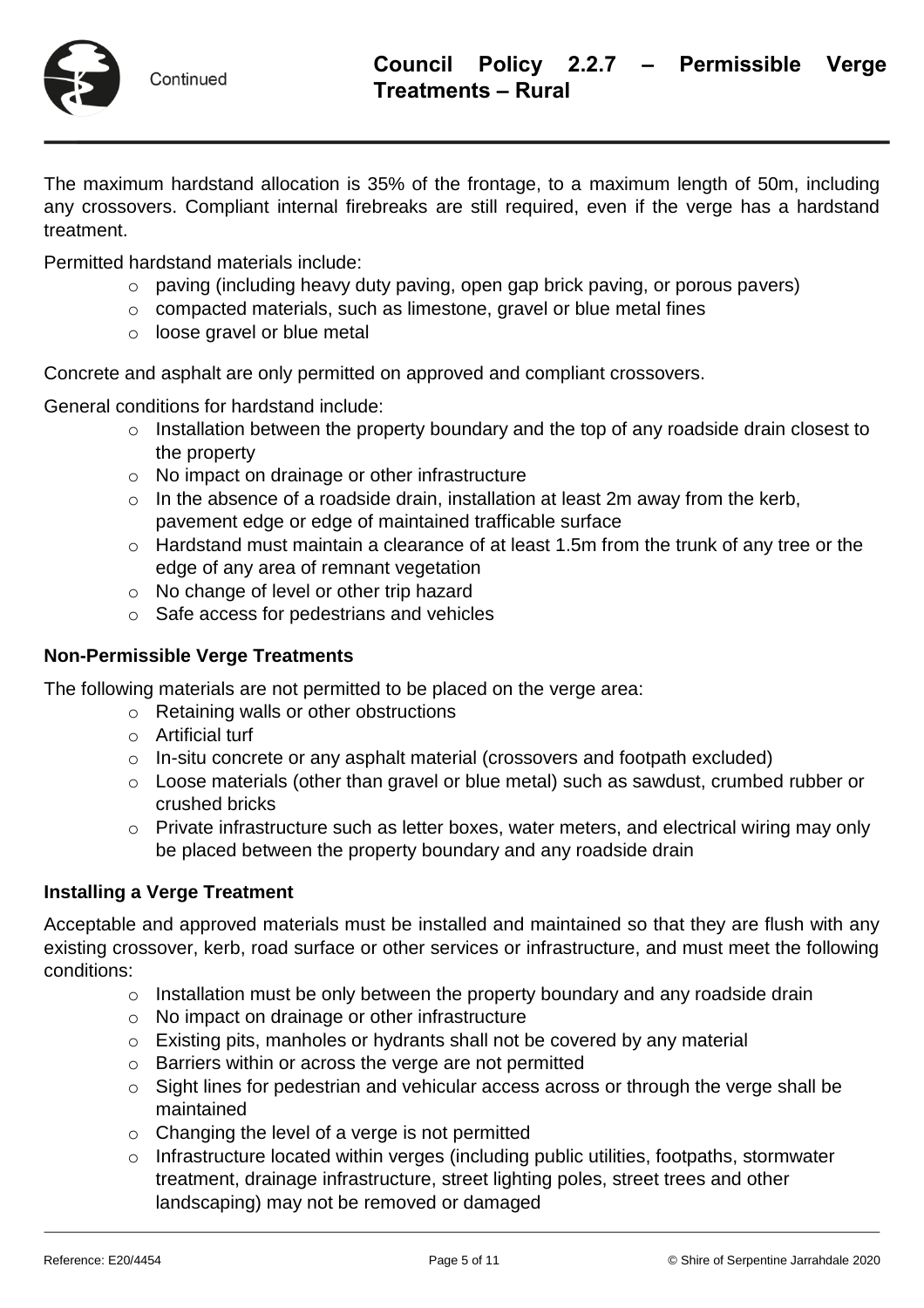

Activities within the verge, including storage of materials and skip bins, associated with development on an adjoining lot requires the submission and approval in writing of a Shire of Serpentine Jarrahdale Verge Treatment Variation – Rural – Application Form.

## **Reticulation**

Drip lines, sprinklers and reticulation may be installed in a verge if required, providing any sprinklers or pipes installed to irrigate the verge treatment comply with the following conditions:

- o All parts of the reticulation system are installed between the property boundary and any roadside drain
- o Pipes are installed between 150 and 300 mm below the surface
- o Sprinklers are installed and directed away from a footpath or road
- $\circ$  All parts of the reticulation system do not protrude above the level of the verge when not in use
- o Control boxes must be installed within the property boundary
- o Reticulation systems are not to be used other than during the allocated watering days and times
- o Reticulation does not otherwise present a hazard to pedestrians or the public

## **Excavation for the Purposes of Installing Verge Treatment**

In general terms, changing the level of a verge is not permitted. In some situations, however, excavation may be required to install reticulation or ensure that the installed materials finish flush with any existing crossover, kerb, road surface or other services or infrastructure. Any excavation requires the submission and approval in writing of a Shire of Serpentine Jarrahdale Verge Treatment Variation – Rural – Application Form.

Minor changes of the level to create watering basins around trees and other plants are encouraged to improve water infiltration on site and to direct water to where it is needed.

Property owners and contractors are responsible to contact 'Dial-Before-You-Dig' to confirm the location of any underground services prior to all works being carried out.

Work should be staged to ensure that hazards, such as unattended open trenches, are not created during the installation of the treatment.

Should any damage occur to existing underground services and infrastructure as a result of any works, the property owner is responsible for repairing all damage and/or payment of costs incurred for the repair, and for notifying the utility provider of any damage that has occurred.

#### **Verge Maintenance**

The Shire relies to a large degree on its residents to maintain the rural landscape through the weeding, mowing, planting and minor maintenance of road verges adjoining their properties.

Following the installation of any approved verge modification, the property owner will be responsible for all maintenance works such as weeding, mulching, mowing and repairing the verge treatment.

Verges must be kept in a well maintained and safe condition by the resident at all times by:

- o Ensuring that plants are pruned so that they do not protrude onto pathways, driveways or the trafficable road surface (excluding trees, which are maintained by the Shire)
- o Ensuring that plants have no impact on drainage or other infrastructure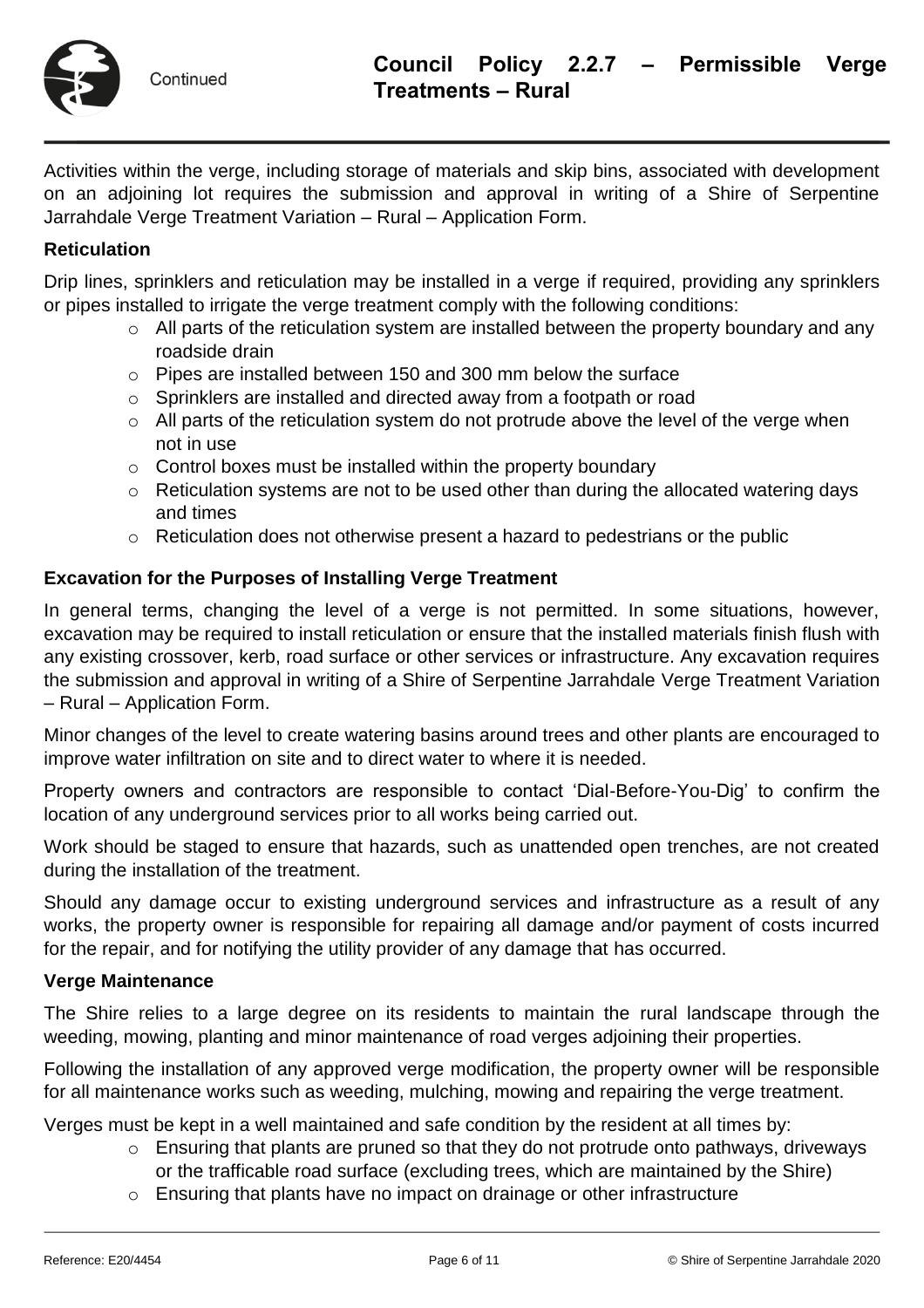

o Keeping the verge free of weeds and rubbish, any tripping hazards and any protruding objects

#### **Maintenance of Truncations and Sight Lines**

Verge treatments must be designed, installed and maintained in accordance with all relevant regulations governing obstruction of sight lines and truncations adjacent to crossovers and intersecting streets.

#### **Mowing and Slashing**

The Shire will undertake the mowing or slashing of some road verges in areas including:

- o Community facilities
- o Open space recreational areas, parks and reserves
- o In accordance with any current maintenance schedules associated with the road hierarchy

The Shire will not mow or slash road verges fronting private or commercial properties unless such mowing or slashing is deemed necessary for the maintenance of essential infrastructure.

#### **Shire Works on Rural Verges**

From time to time the Shire may carry out works on rural verges for the purpose of maintenance of essential infrastructure. This may include:

- o Maintenance of essential drainage infrastructure (including spraying, slashing, excavation and vegetation pruning and removal)
- o Maintenance of the road's trafficable surface and shoulders (including resealing, grading and resheeting)
- o Maintenance of safety and sight lines (including vegetation pruning and removal)

The Shire will not maintain minor roadside drains, or carry out any of the other works listed above, unless such works are deemed necessary for the maintenance of essential infrastructure.

Property owners may apply to the Shire by email (info@sjshire.wa.gov.au) or letter (6 Paterson Street Mundijong WA 6123) to be responsible for all management of the verges adjoining their properties through the Managed Verges program.

#### **Verge Maintenance Works**

The Shire seeks to support adjoining landowners in maintaining their verge areas to acceptable levels. This is through providing education materials to residents, through constructing well designed infrastructure, and promoting verge tree subsidy programs and the like.

The Shire will take action on a verge in front of private property if it constitutes a significant sight-line hazard when at road intersections, or the slashing of drains and footpath edges if growth is causing obstruction to this infrastructure. The Shire has maintenance schedules for such works, but also welcomes residents reporting such action requests given the varying nature of vegetation growth that can occur across the district.

Verge maintenance by landowners is a key action that can assist in the shared responsibility towards bushfire preparedness and prevention.

#### **Reinstatement of Verge Treatments**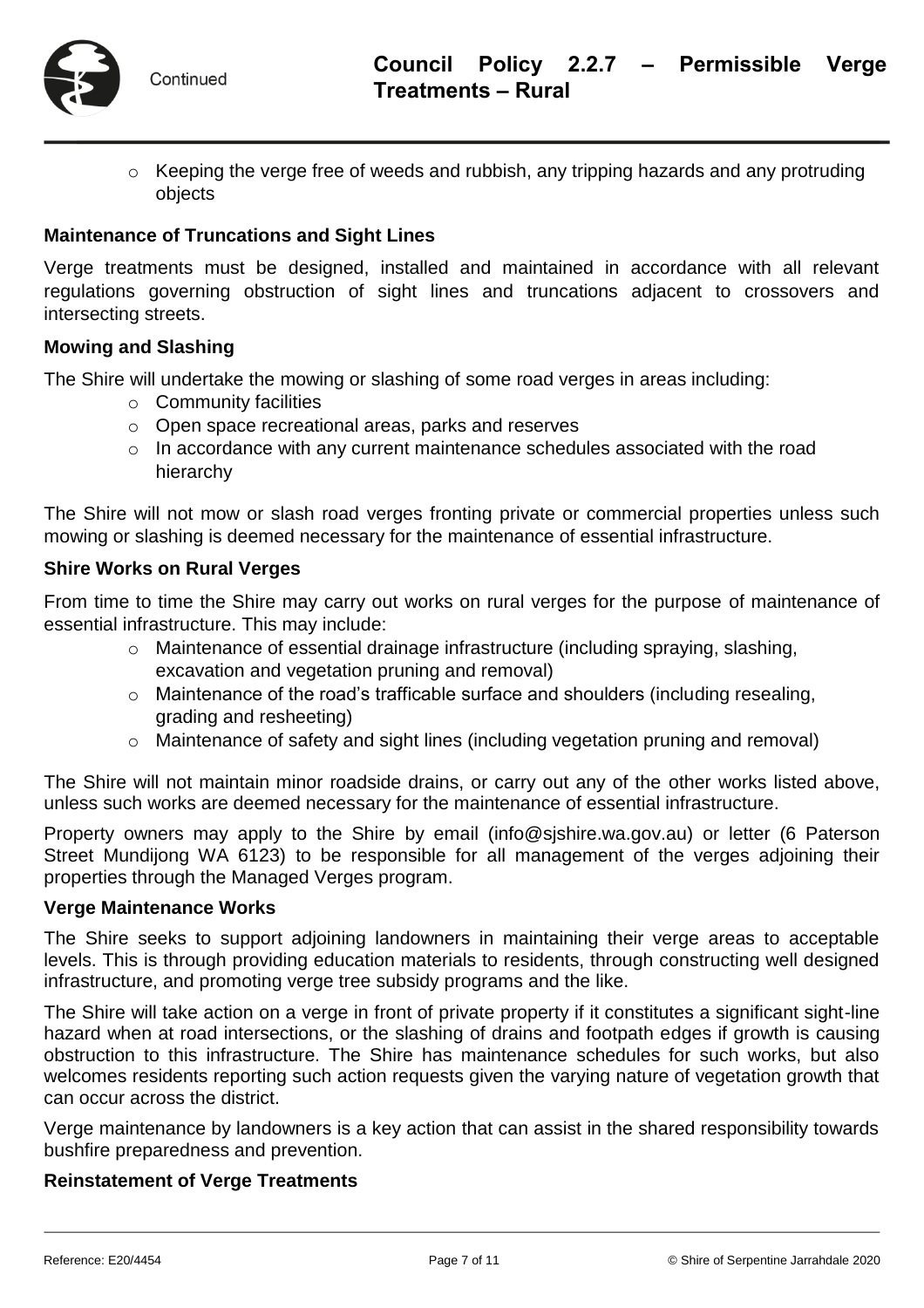

It is important to note that the Shire and utility service authorities such as water, gas, electricity, sewage, fire services and telecommunications have access rights to the road reserve and may be required to excavate the verge periodically. Trenchless methods may be used to bore under existing trees to reduce damage to root systems. The Shire will generally endeavour to contact landowners prior to undertaking works that could damage landscaping.

In general, property owners who have modified the verge area will not be compensated for any loss of vegetation or landscaping items as a result of these works.

## **Exemptions**

Works relating to an authorised and compliant crossover are exempt from this Policy.

Emergency works and urgent safety works carried out by Shire, utility or emergency services officers are not subject to the provisions of this Policy.

The local government should be consulted to determine whether Policy exemptions apply.

## **Remnant Vegetation**

The Shire's Local Biodiversity Strategy and the Urban and Rural Forest Strategy recognise the value of remnant vegetation to the environment and the community. Many rural verges contain remnant vegetation, which may consist of isolated native trees or densely vegetated, naturally occurring local native trees, shrubs and small plants in close to natural condition, or anything in between. These vegetated verges are of particular value to the rural landscape, providing habitat for native animals and rare plants and animals, linking natural areas to allow movement of birds and animals, cooling the local climate, providing windbreaks and shade, and contributing to the attractive rural landscape.

Protection, retention and enhancement of remnant vegetation is the primary objective of both the Local Biodiversity Strategy and the Urban and Rural Forest Strategy. For this reason, any proposed works on verges containing remnant vegetation requires the submission and approval in writing of a Shire of Serpentine Jarrahdale Verge Treatment Variation – Rural – Application Form. In most cases, any activities that will disturb remnant vegetation will not be approved, unless there are serious mitigating circumstances as determined by the Shire.

#### **Verge Burning**

Property owners who wish to burn the verge adjacent to their property are advised to consider the legal requirements for burning. A burning permit may be required from the local Fire Control Officer. Burning a verge requires written approval from the Shire, as well as an approved permit from a Fire Control Officer. In most cases burning of verges that contain any remnant vegetation will not be approved, unless there are serious mitigating circumstances as determined by the Shire. Any verge burning must be accompanied by post-fire weed control by an appropriate professional, as fire often encourages the growth of highly flammable weeds and can increase fire hazard. The most serious and flammable weeds include love grass and veldt grass, which are best controlled by spraying on emergence.

#### **Protection of Verge Trees and Remnant Vegetation**

This Council Policy – Permissible Verge Treatments – Rural complements the objectives of the Shire's Street Tree Policy and the Urban and Rural Forest Strategy, and seeks to ensure the health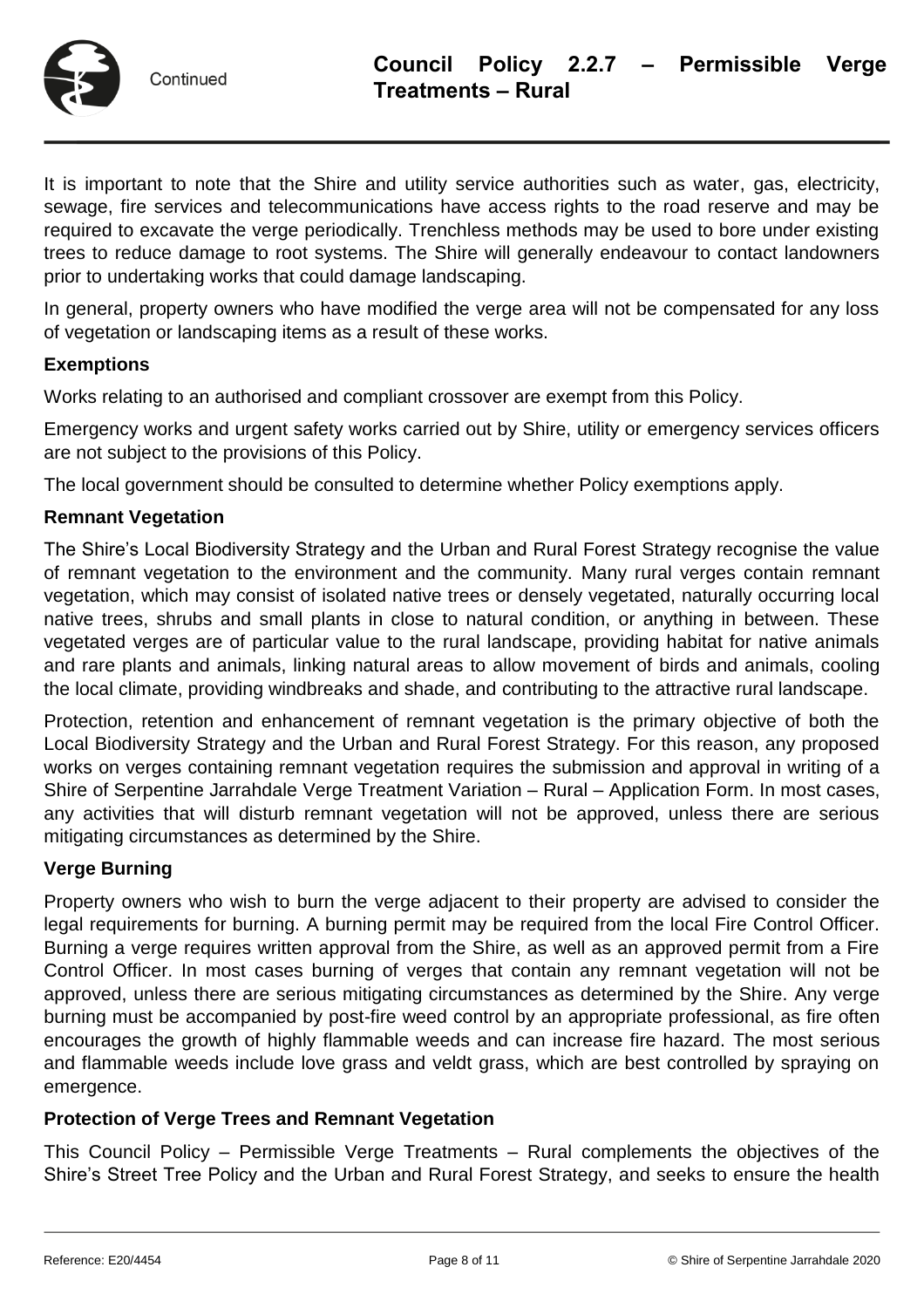

and retention of existing trees and remnant vegetation, and promote the planting of new trees and local native plants.

The Shire is responsible for the maintenance and removal of all rural verge trees in accordance with the Shire's Street Tree Policy. This includes remnant vegetation of any size.

All verge treatments, particularly those containing hardstand materials, are required to include at least one tree per ten (10) metres unless there are serious mitigating circumstances as determined by the Shire.

Damage to existing street trees or remnant vegetation, including root systems, must not occur during any modification to the verge. If the health of trees or other vegetation declines following the modification to the point where removal is necessary, the property owner may be responsible for all costs associated with removal and replacement of the tree or vegetation, as per the Helliwell method (or other method authorised by the Shire).

During all development or other works involving the use of plant or machinery on or crossing the verge, the developer and/or owner is responsible for the protection of existing street trees and remnant vegetation by the installation of a temporary protective barrier excluding the Tree Protection Zone (TPZ) from works. The TPZ must be compliant with the Australian Standard 4970 – Protection of Trees on Development Sites and the following conditions:

- $\circ$  A fence or other barrier must be installed to create a TPZ at the cost of the applicant
- o The acceptable size of a TPZ will be to the tree's drip line, with any smaller exceptions to be approved in advance by the Shire
- o Remnant vegetation must be fenced in its entirety, excluding only those areas approved in advance for removal
- o The TPZ barrier should not obstruct roads or footpaths unless approved alternatives are in place

A bond for the protection of tree(s) and/or remnant vegetation may be requested and held by the Shire prior to the commencement of development and held for the duration of the works. The bond will be calculated by assessment of the tree(s) and/or remnant vegetation by the Helliwell Method (or other method authorised by the Shire) and/or the cost of removal and replacement of the tree(s) and/or remnant vegetation, whichever is greater. Where a street tree and/or remnant vegetation is approved for removal in relation to a development, its removal and replacement will be at the cost of the applicant.

The removal of remnant trees and vegetation may require a State vegetation clearing permit in addition to Shire approval. Application for a State clearing permit is the responsibility of the party carrying out the clearing.

#### **Variation to the Policy**

A variation to this policy will be assessed against the objectives of this policy where adequate justification is provided and the intent of the policy is deemed to have been met.

#### **Non-compliance**

Non-compliance with this policy may result in enforcement action in accordance with the provisions of the *Public Places and Local Government Property Local Law 2019*.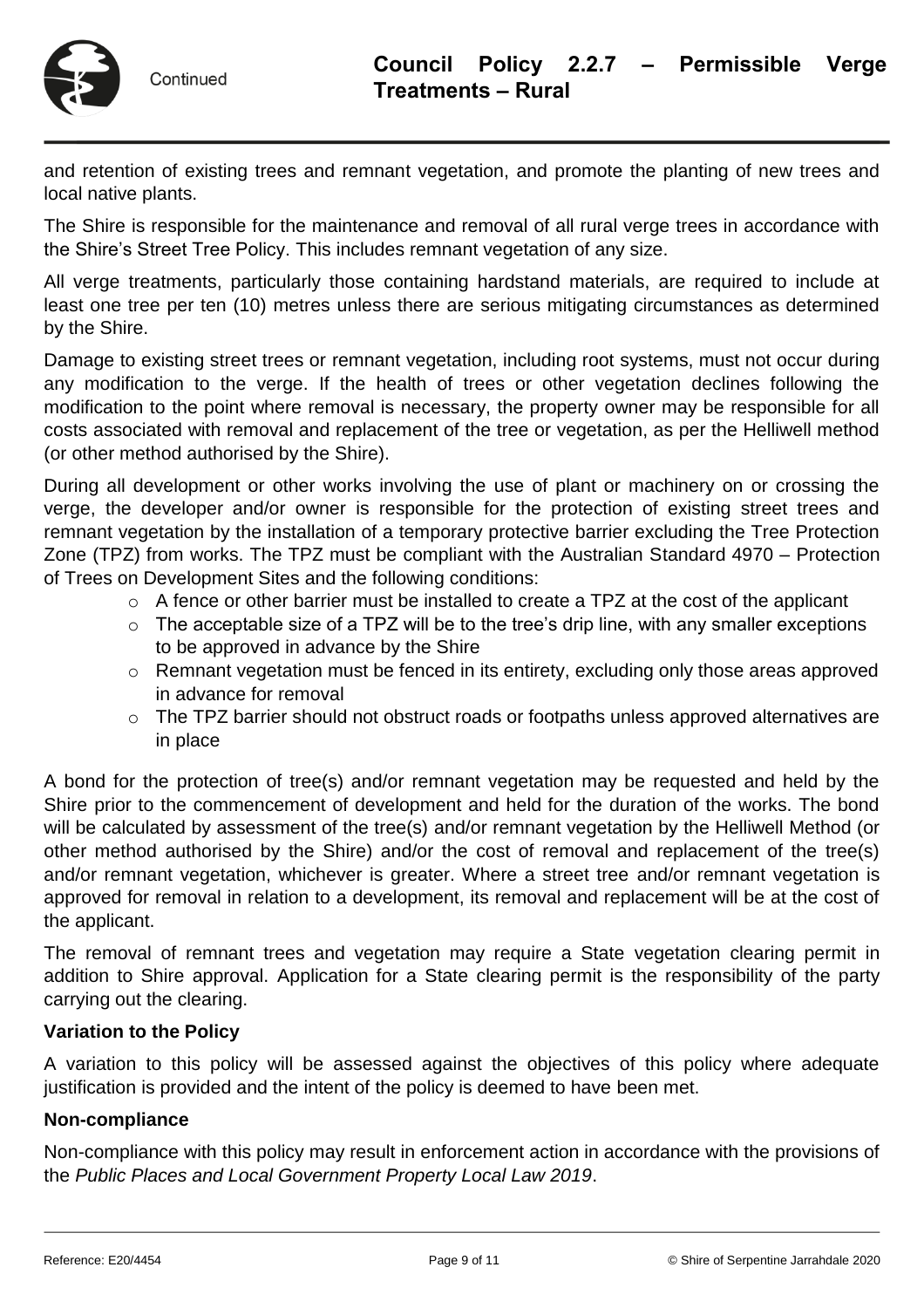

# **Definitions**

**Acceptable Material** means any material which would create a hard surface, and which has been approved by the local government.

**Boundary** means the dimensions of the property shown on the Survey Plan.

**Crossover** means the connecting driveway between the kerb line and the boundary of the property.

**Impermeable** means a material that prevents water and oxygen getting in, and may be included within the hardstand allocation. This includes concrete, asphalt or heavy duty paving.

**Modification** means any improvement, addition or alteration to the verge from its natural state.

**Path** means a bicycle path, footpath, separated footpath and shared path as defined in the Road Traffic Code 2000.

**Paver** means clay or concrete standard size brick paving.

**Permeable** means a material that allows full infiltration of water and oxygen, and includes mulch, garden beds, trees, and lawns.

**Property Owner** means the owner or authorised occupier of a property that the verge treatment abuts and includes a builder, an agent or a contractor authorised by the owner of the property to install a verge treatment.

**Remnant vegetation** means naturally occurring local native species (trees, shrubs and small plants) that remain in the present day. This includes natural areas (bushland), areas of native vegetation that are degraded such that they cannot be defined as a natural area, and natural regrowth of local native species, but excludes revegetated (planted) areas of native species.

**Road Reserve** means any land dedicated at common law or reserved, declared or otherwise dedicated under an Act as an alley, bridge, court, lane, road, street, thoroughfare or yard for the passage of pedestrians or vehicles or both. This includes both the trafficable surface and adjacent Street Verge.

**Semi-permeable** means a material that allows some infiltration of water and oxygen, and is included within the hardstand allocation. This includes open gap brick paving or porous pavers.

**Street or Verge Tree** means a tree, identified by the Shire as an asset, planted or naturally occurring in the road reserve.

**Truncation** means a line joining the points equidistant from the intersection of the street reserve boundaries.

**Variation** means a modification or addition to the proposed verge treatment that meets the objectives of this policy.

**Verge** means the portion of land between a property boundary and the road kerb, bitumen edge, or edge of maintained trafficable surface. It may accommodate public utilities, footpaths, stormwater flows, street lighting poles, street trees and other landscaping.

# **Relevant Policies/Council Documents**

- Guidelines Permissible Verge Treatments Rural
- Council Policy 2.2.6 Permissible Verge Treatments Urban